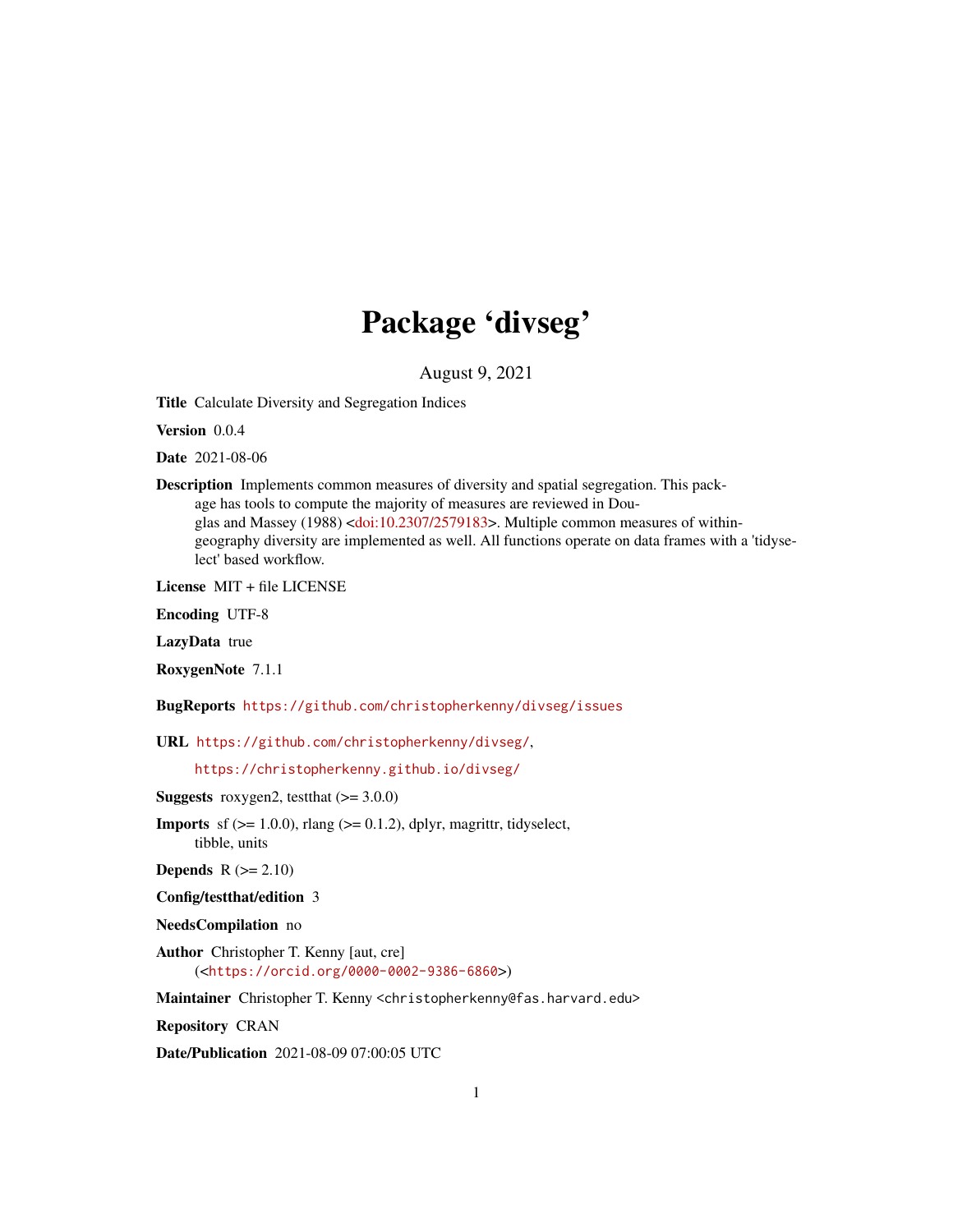## <span id="page-1-0"></span>R topics documented:

|       | $\overline{2}$ |
|-------|----------------|
|       | $\overline{3}$ |
|       | $\overline{3}$ |
|       | $\overline{4}$ |
|       | 5              |
|       | 5              |
|       | 6              |
|       | $\overline{7}$ |
|       | $\overline{7}$ |
|       | -8             |
|       | -9             |
|       |                |
|       |                |
|       |                |
|       |                |
|       |                |
|       |                |
|       |                |
|       |                |
|       |                |
|       |                |
|       |                |
|       |                |
|       |                |
|       |                |
|       |                |
| Index | 21             |

de\_county *de\_county*

#### Description

This data contains 2010 Census data for each of the three counties in DE.

#### Usage

data("de\_county")

#### Format

An sf dataframe with 3 observations

#### Examples

data("de\_county")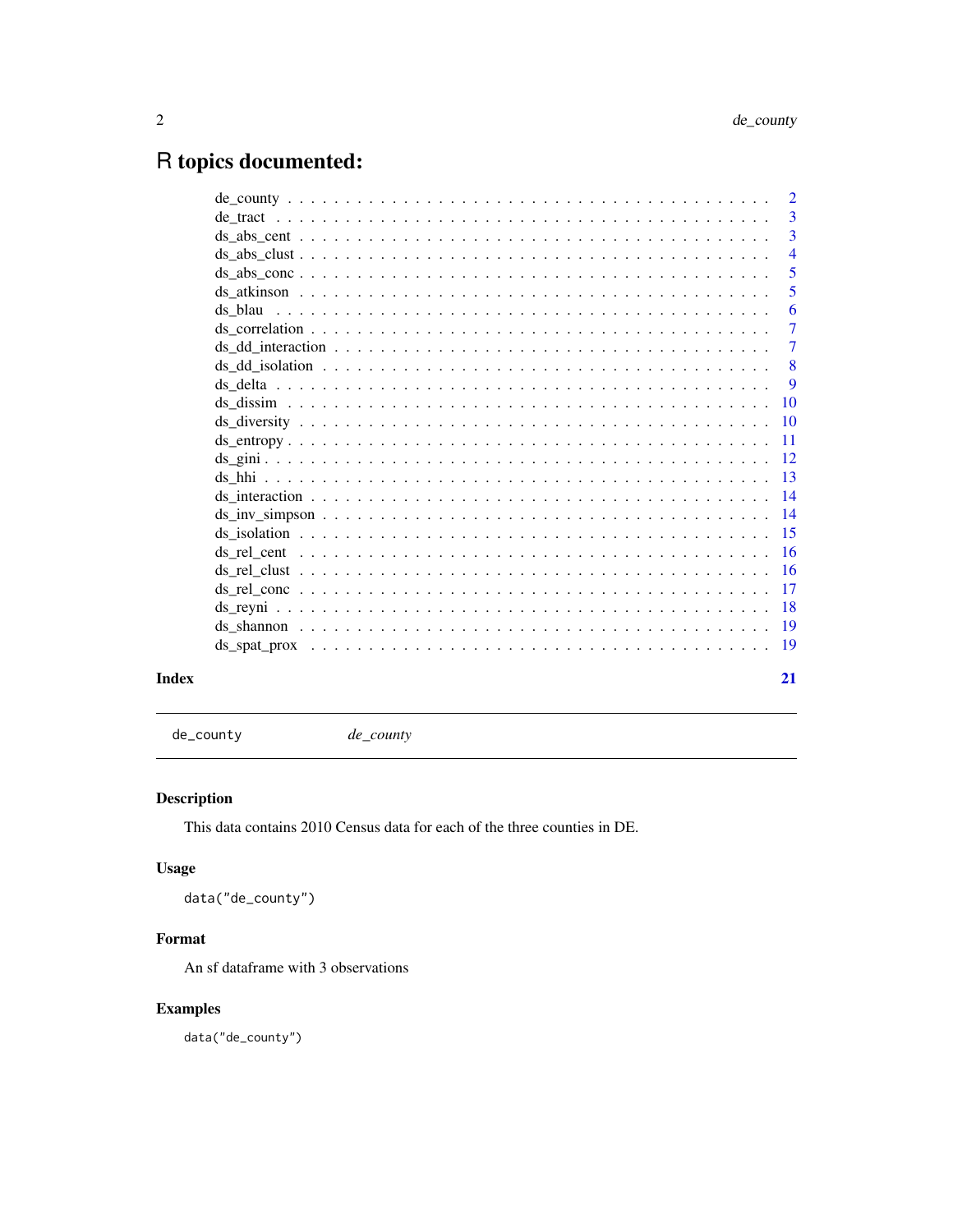<span id="page-2-0"></span>de\_tract *de\_tract*

#### Description

This data contains 2010 Census data for each of the 218 tracts in DE.

#### Usage

```
data("de_tract")
```
#### Format

An sf dataframe with 218 observations

#### Examples

data("de\_tract")

ds\_abs\_cent *Compute Absolute Centralization*

#### Description

Compute Absolute Centralization

#### Usage

```
ds_abs_cent(.data, .cols, .name)
```
abs\_cent(..., .data = dplyr::cur\_data\_all())

#### Arguments

| .data    | tibble with sf geometry                                                                                                                                                     |
|----------|-----------------------------------------------------------------------------------------------------------------------------------------------------------------------------|
| .cols    | tidy-select Columns to compute the measure with. Must be at least 2 columns.<br>If more than 2, treats first column as first group and sum of other columns as sec-<br>ond. |
| .name    | name for column with absolute centralization. Leave missing to return a vector.                                                                                             |
| $\cdots$ | arguments to forward to ds abs cent from abs cent                                                                                                                           |

#### Value

a [tibble](#page-0-0) or numeric vector if .name missing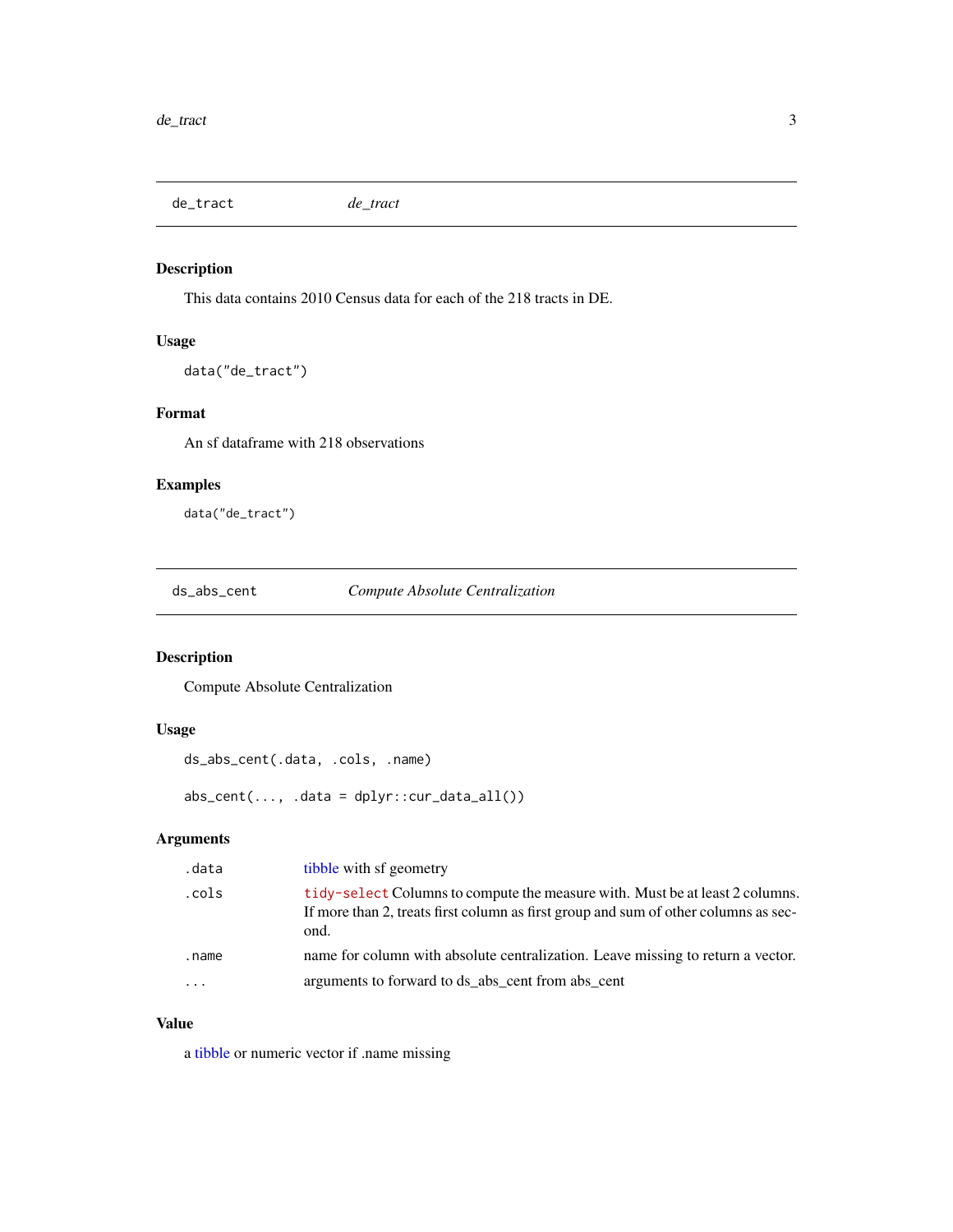#### Examples

```
data("de_county")
ds_abs_cent(de_county, c(pop_white, starts_with('pop_')))
ds_abs_cent(de_county, c(pop_white, starts_with('pop_')), 'abs_cent')
```
#### ds\_abs\_clust *Compute Absolute Clustering*

#### Description

Compute Absolute Clustering

#### Usage

```
ds_abs_clust(.data, .cols, .name)
```
 $abs\_clust(..., .data = dplyr::cur\_data\_all())$ 

#### Arguments

| .data    | tibble with sf geometry                                                                                                                                                     |
|----------|-----------------------------------------------------------------------------------------------------------------------------------------------------------------------------|
| .cols    | tidy-select Columns to compute the measure with. Must be at least 2 columns.<br>If more than 2, treats first column as first group and sum of other columns as sec-<br>ond. |
| .name    | name for column with absolute clustering. Leave missing to return a vector.                                                                                                 |
| $\cdots$ | arguments to forward to ds abs clust from abs clust                                                                                                                         |

#### Value

a [tibble](#page-0-0) or numeric vector if .name missing

```
data("de_county")
ds_abs_clust(de_county, c(pop_white, starts_with('pop_')))
ds_abs_clust(de_county, c(pop_white, starts_with('pop_')), 'abs_clust')
```
<span id="page-3-0"></span>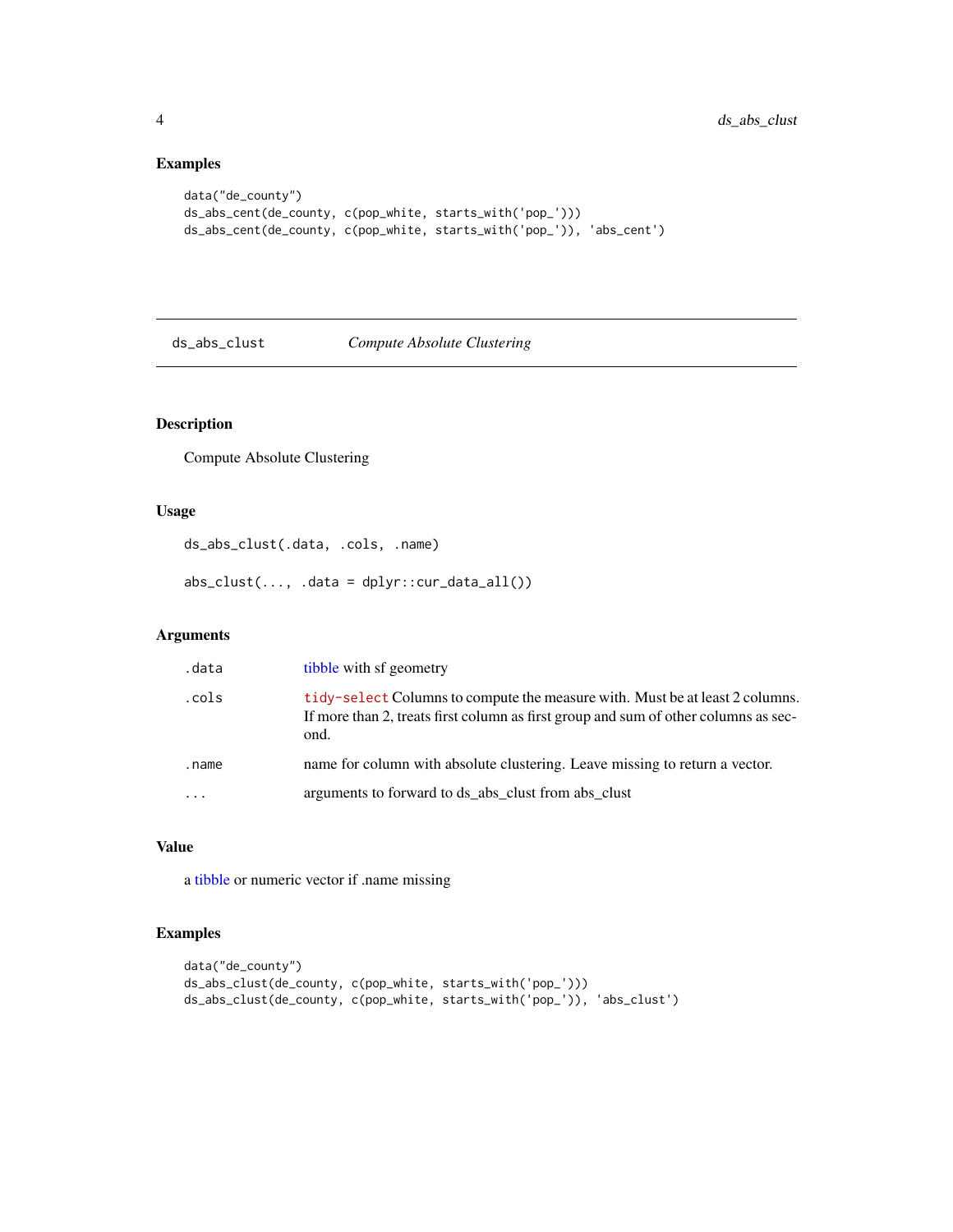<span id="page-4-0"></span>

Compute Absolute Concentration

#### Usage

ds\_abs\_conc(.data, .cols, .name)

 $abs\_conc(..., .data = dplyr::cur\_data\_all())$ 

#### Arguments

| .data    | tibble with sf geometry                                                                                                                                                     |
|----------|-----------------------------------------------------------------------------------------------------------------------------------------------------------------------------|
| .cols    | tidy-select Columns to compute the measure with. Must be at least 2 columns.<br>If more than 2, treats first column as first group and sum of other columns as sec-<br>ond. |
| .name    | name for column with absolute concentration. Leave missing to return a vector.                                                                                              |
| $\ddots$ | arguments to forward to ds_abs_conc from abs_conc                                                                                                                           |

#### Value

a [tibble](#page-0-0) or numeric vector if .name missing

#### Examples

```
data("de_county")
ds_abs_conc(de_county, c(pop_black, starts_with('pop_')))
ds_abs_conc(de_county, c(pop_black, starts_with('pop_')), 'abs_conc')
```
ds\_atkinson *Compute Atkinson b Index*

#### Description

Compute Atkinson b Index

#### Usage

```
ds_atkinson(.data, .cols, .name, b = 0.5)
```
 $atkinson(..., .data = dplyr::cur_data_all())$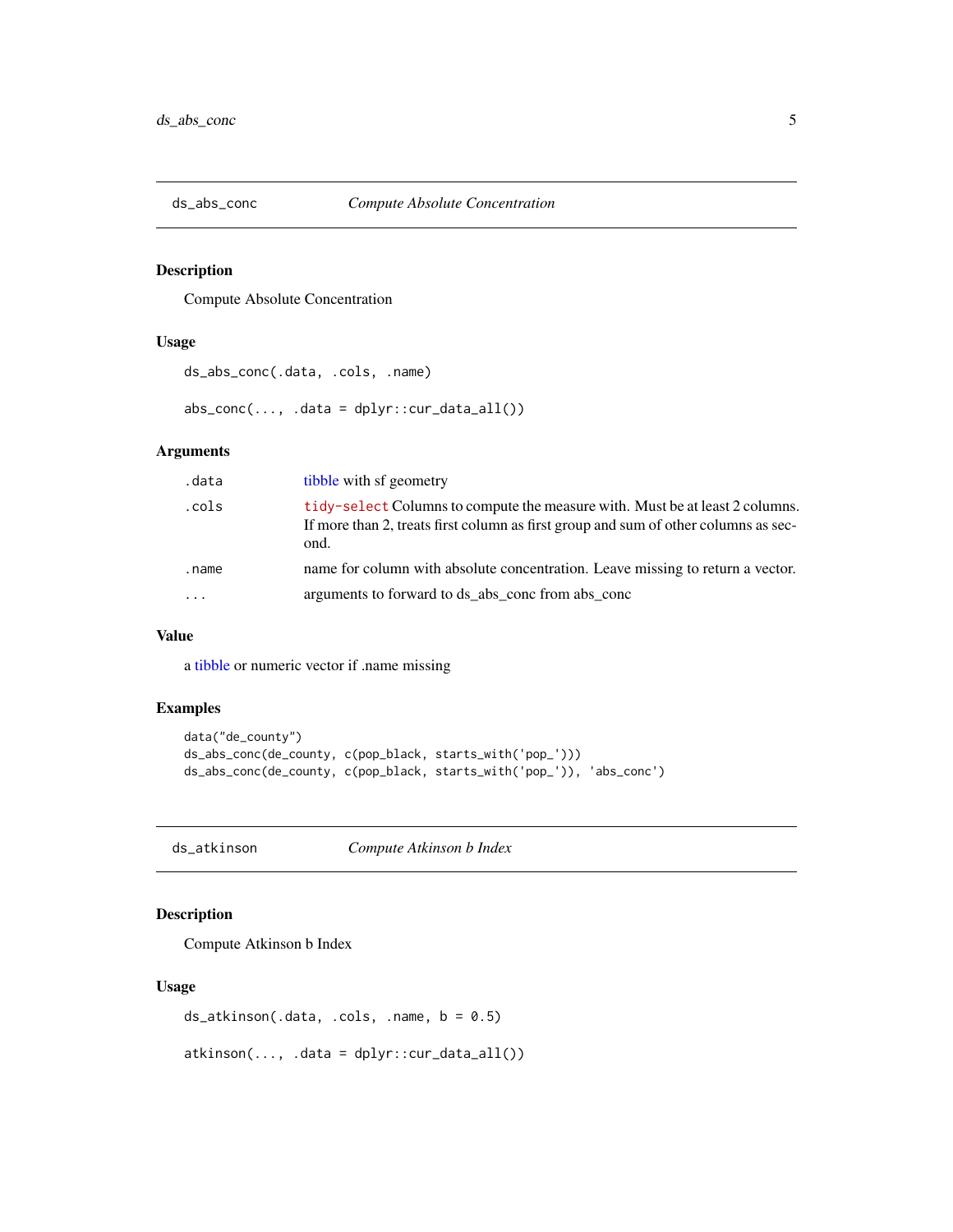#### <span id="page-5-0"></span>Arguments

| .data | tibble                                                                                                                                                                      |
|-------|-----------------------------------------------------------------------------------------------------------------------------------------------------------------------------|
| .cols | tidy-select Columns to compute the measure with. Must be at least 2 columns.<br>If more than 2, treats first column as first group and sum of other columns as sec-<br>ond. |
| .name | name for column with Atkinson b index. Leave missing to return a vector.                                                                                                    |
| b     | Default 0.5. Exponent parameter b, where $0 \le b \le 1$ .                                                                                                                  |
| .     | arguments to forward to ds_atkinson from atkinson                                                                                                                           |

#### Value

a [tibble](#page-0-0) or numeric vector if .name missing

#### Examples

```
data('de_county')
ds_atkinson(de_county, c(pop_white, starts_with('pop_')))
ds_atkinson(de_county, starts_with('pop_'), 'atkinson')
```
#### ds\_blau *Compute Blau's Index*

#### Description

Compute Blau's Index

#### Usage

ds\_blau(.data, .cols, .name)

 $blau(..., .data = dplyr::cur_data_all())$ 

#### Arguments

| .data                   | tibble                                                             |
|-------------------------|--------------------------------------------------------------------|
| .cols                   | tidy-select Columns to compute the measure with.                   |
| .name                   | name for column with Blau index. Leave missing to return a vector. |
| $\cdot$ $\cdot$ $\cdot$ | arguments to forward to ds blau from blau                          |

#### Value

a [tibble](#page-0-0) or numeric vector if .name missing

```
data("de_county")
ds_blau(de_county, starts_with('pop_'))
ds_blau(de_county, starts_with('pop_'), 'blau')
```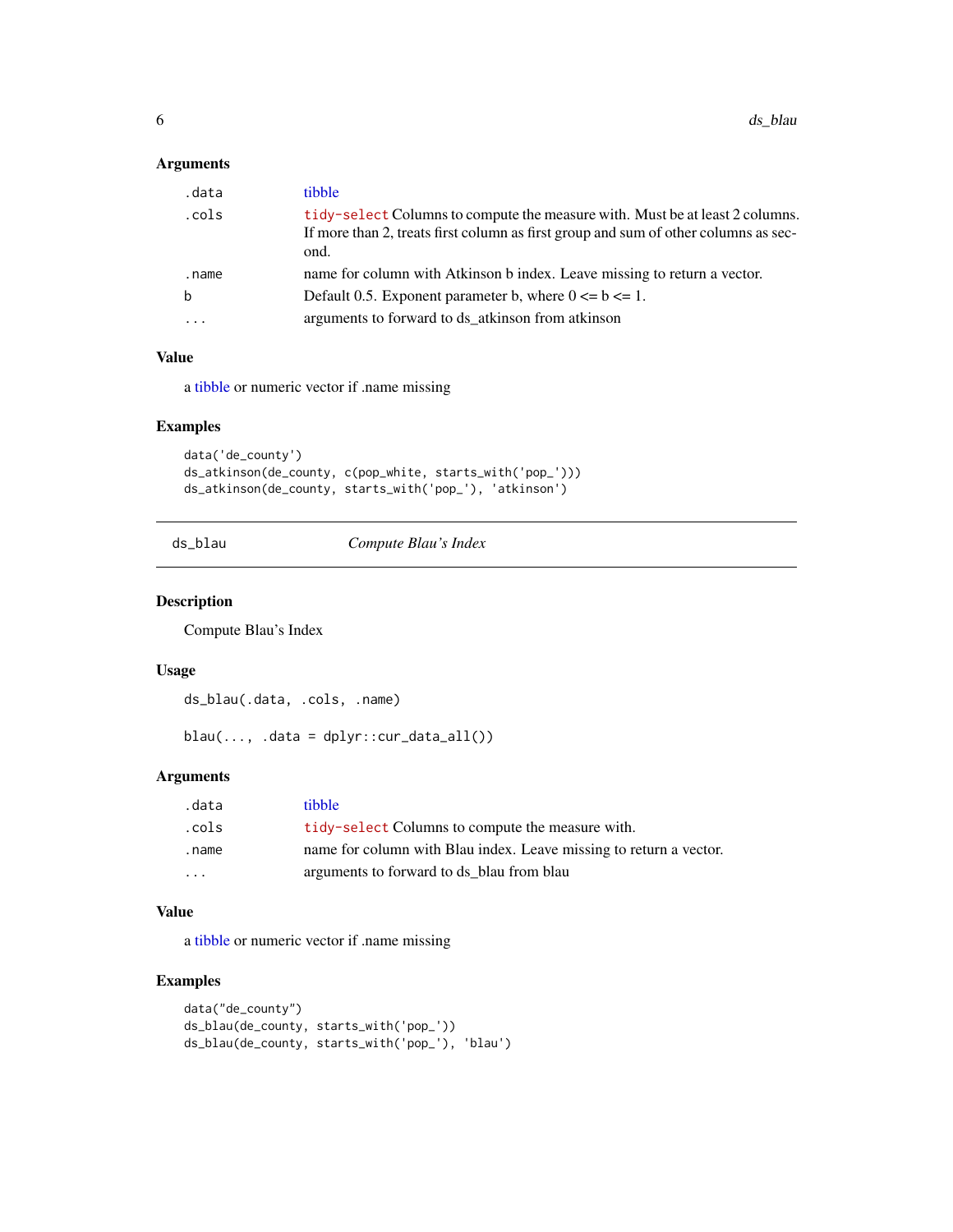<span id="page-6-0"></span>ds\_correlation *Compute Correlation Index*

#### Description

Compute Correlation Index

#### Usage

```
ds_correlation(.data, .cols, .name)
```
correlation(..., .data = dplyr::cur\_data\_all())

#### Arguments

| .data | tibble                                                                                                                                                                      |
|-------|-----------------------------------------------------------------------------------------------------------------------------------------------------------------------------|
| .cols | tidy-select Columns to compute the measure with. Must be at least 2 columns.<br>If more than 2, treats first column as first group and sum of other columns as sec-<br>ond. |
| .name | name for column with Correlation index. Leave missing to return a vector.                                                                                                   |
|       | arguments to forward to ds_correlation from correlation                                                                                                                     |

#### Value

a [tibble](#page-0-0) or numeric vector if .name missing

#### Examples

```
data('de_county')
ds_correlation(de_county, c(pop_white, starts_with('pop_')))
ds_correlation(de_county, starts_with('pop_'), 'correlation')
```
ds\_dd\_interaction *Compute Distance Decay Interaction*

#### Description

Compute Distance Decay Interaction

#### Usage

ds\_dd\_interaction(.data, .cols, .name, .comp = FALSE)

dd\_interaction(..., .data = dplyr::cur\_data\_all())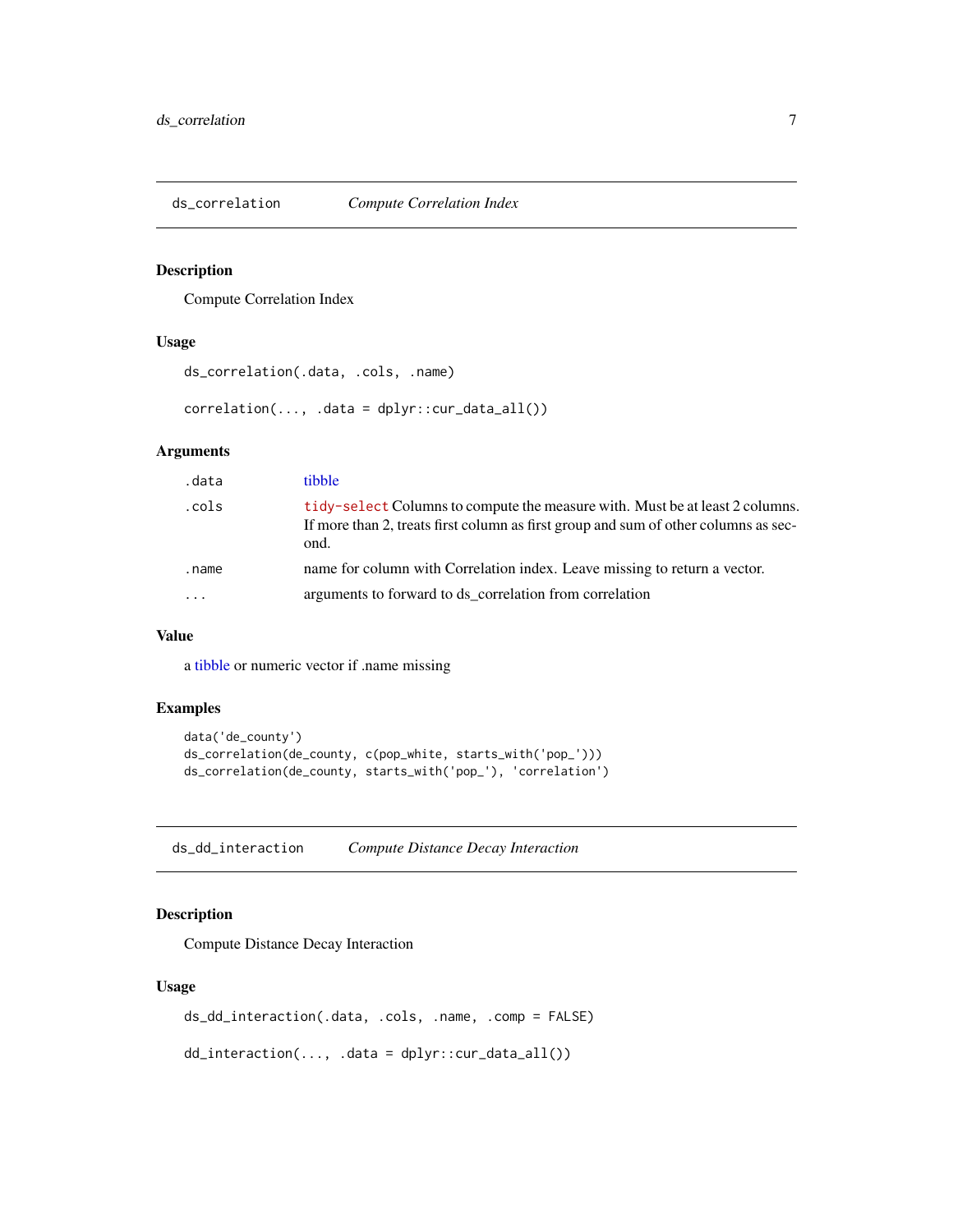#### <span id="page-7-0"></span>Arguments

| .data | tibble with sf geometry                                                                                                                                                     |
|-------|-----------------------------------------------------------------------------------------------------------------------------------------------------------------------------|
| .cols | tidy-select Columns to compute the measure with. Must be at least 2 columns.<br>If more than 2, treats first column as first group and sum of other columns as sec-<br>ond. |
| .name | name for column with distance decay interaction. Leave missing to return a<br>vector.                                                                                       |
| .comp | Default is FALSE. FALSE returns the sum, TRUE returns the components.                                                                                                       |
|       | arguments to forward to ds dd interaction from dd interaction                                                                                                               |

#### Value

a [tibble](#page-0-0) or numeric vector if .name missing

#### Examples

```
data("de_county")
ds_dd_interaction(de_county, c(pop_black, starts_with('pop_')))
ds_dd_interaction(de_county, c(pop_black, starts_with('pop_')), 'dd_interaction')
```
ds\_dd\_isolation *Compute Distance Decay Isolation*

#### Description

Compute Distance Decay Isolation

#### Usage

```
ds_dd_isolation(.data, .cols, .name, .comp = FALSE)
```

```
dd_isolation(..., .data = dplyr::cur_data_all())
```
#### Arguments

| .data                   | tibble with sf geometry                                                                                                                                                     |
|-------------------------|-----------------------------------------------------------------------------------------------------------------------------------------------------------------------------|
| .cols                   | tidy-select Columns to compute the measure with. Must be at least 2 columns.<br>If more than 2, treats first column as first group and sum of other columns as sec-<br>ond. |
| .name                   | name for column with distance decay isolation. Leave missing to return a vector.                                                                                            |
| .comp                   | Default is FALSE. FALSE returns the sum, TRUE returns the components.                                                                                                       |
| $\cdot$ $\cdot$ $\cdot$ | arguments to forward to ds dd isolation from dd isolation                                                                                                                   |

#### Value

a [tibble](#page-0-0) or numeric vector if .name missing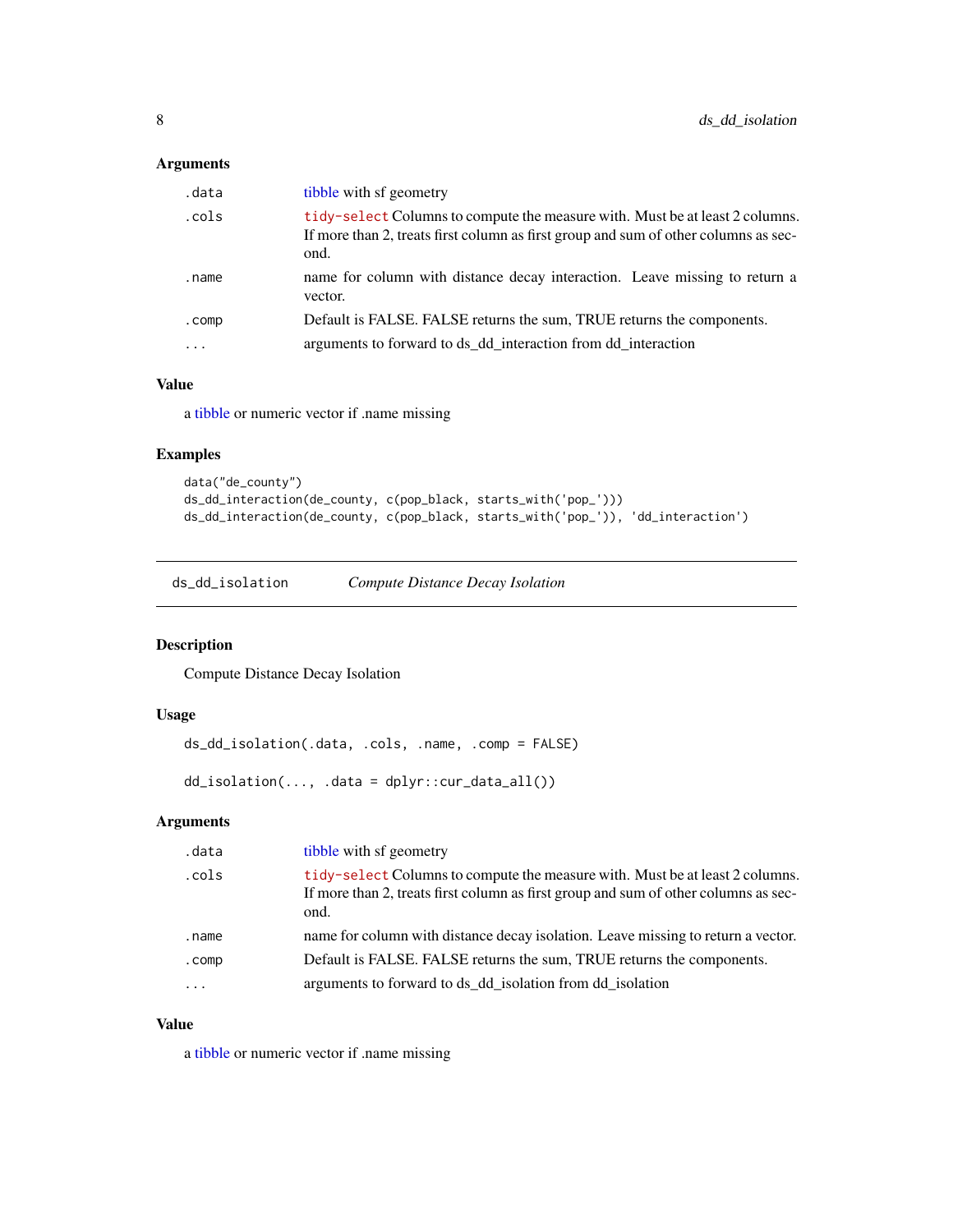#### <span id="page-8-0"></span>ds\_delta 9

#### Examples

```
data("de_county")
ds_dd_isolation(de_county, c(pop_black, starts_with('pop_')))
ds_dd_isolation(de_county, c(pop_black, starts_with('pop_')), 'dd_isolation')
```
ds\_delta *Compute Delta Index*

#### Description

Compute Delta Index

#### Usage

ds\_delta(.data, .cols, .name, .comp = FALSE)

delta(..., .data = dplyr::cur\_data\_all())

#### Arguments

| .data     | tibble with sf geometry                                                                                                                                                     |
|-----------|-----------------------------------------------------------------------------------------------------------------------------------------------------------------------------|
| .cols     | tidy-select Columns to compute the measure with. Must be at least 2 columns.<br>If more than 2, treats first column as first group and sum of other columns as sec-<br>ond. |
| .name     | name for column with delta index. Leave missing to return a vector.                                                                                                         |
| . comp    | Default is FALSE. FALSE returns the sum, TRUE returns the components.                                                                                                       |
| $\ddotsc$ | arguments to forward to ds_delta from delta                                                                                                                                 |

#### Value

a [tibble](#page-0-0) or numeric vector if .name missing

```
data("de_county")
ds_delta(de_county, c(pop_white, starts_with('pop_')))
ds_delta(de_county, starts_with('pop_'), 'delta')
```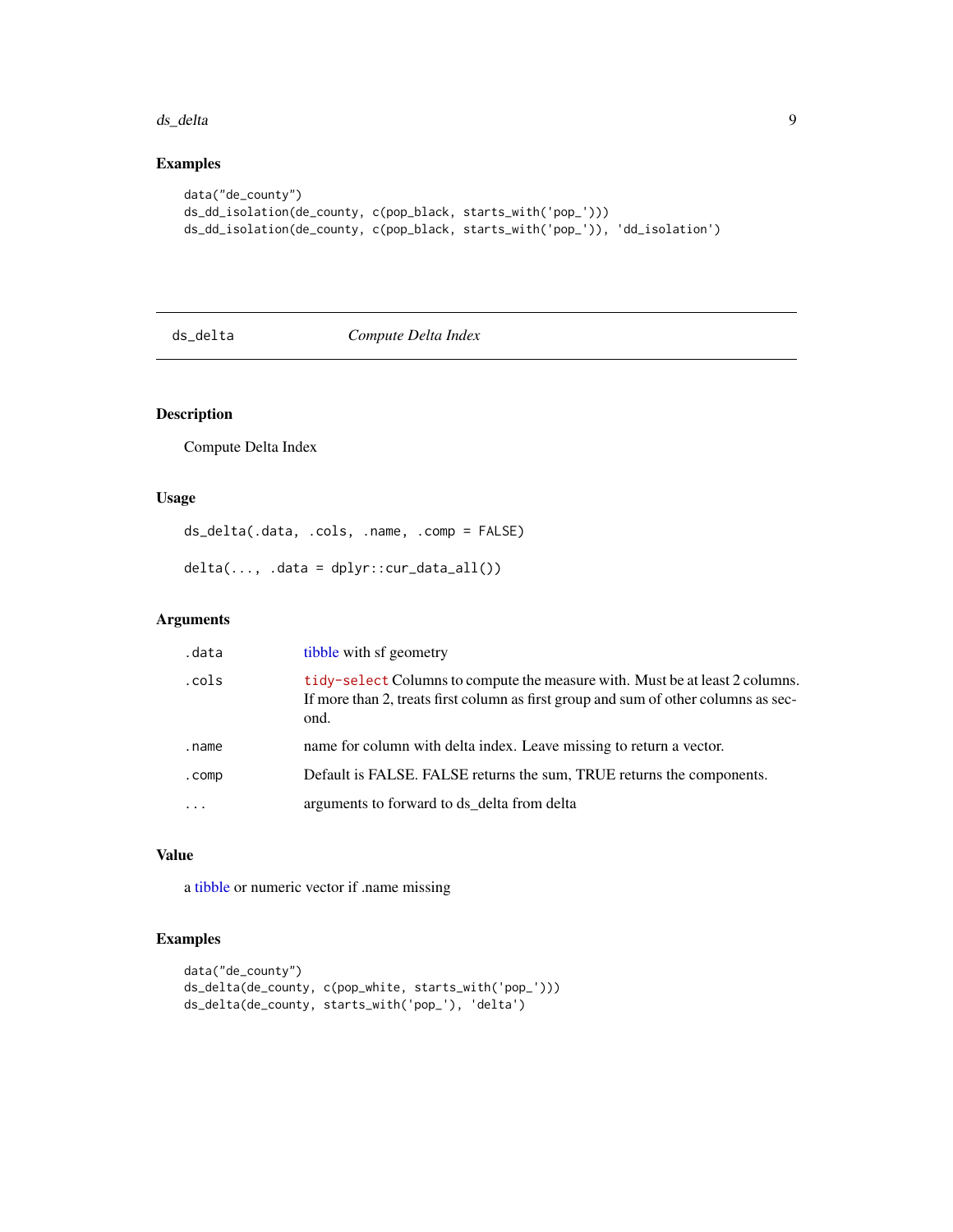<span id="page-9-0"></span>

Compute Dissimilarity Index

#### Usage

```
ds_dissim(.data, .cols, .name, .comp = FALSE)
dissim(..., .data = dplyr::cur_data_all())
```
#### Arguments

| .data    | tibble                                                                                                                                                                      |
|----------|-----------------------------------------------------------------------------------------------------------------------------------------------------------------------------|
| .cols    | tidy-select Columns to compute the measure with. Must be at least 2 columns.<br>If more than 2, treats first column as first group and sum of other columns as sec-<br>ond. |
| .name    | name for column with dissimilarity index. Leave missing to return a vector.                                                                                                 |
| .comp    | Default is FALSE. FALSE returns the sum, TRUE returns the components.                                                                                                       |
| $\cdots$ | arguments to forward to ds_dissim from dissim                                                                                                                               |

#### Value

a [tibble](#page-0-0) or numeric vector if .name missing

#### Examples

```
data("de_county")
ds_dissim(de_county, c(pop_white, starts_with('pop_')))
ds_dissim(de_county, c(pop_white, starts_with('pop_')), .comp = TRUE)
ds_dissim(de_county, starts_with('pop_'), 'dissim')
```
ds\_diversity *Compute Diversity*

#### Description

This is equivalent to perplexity.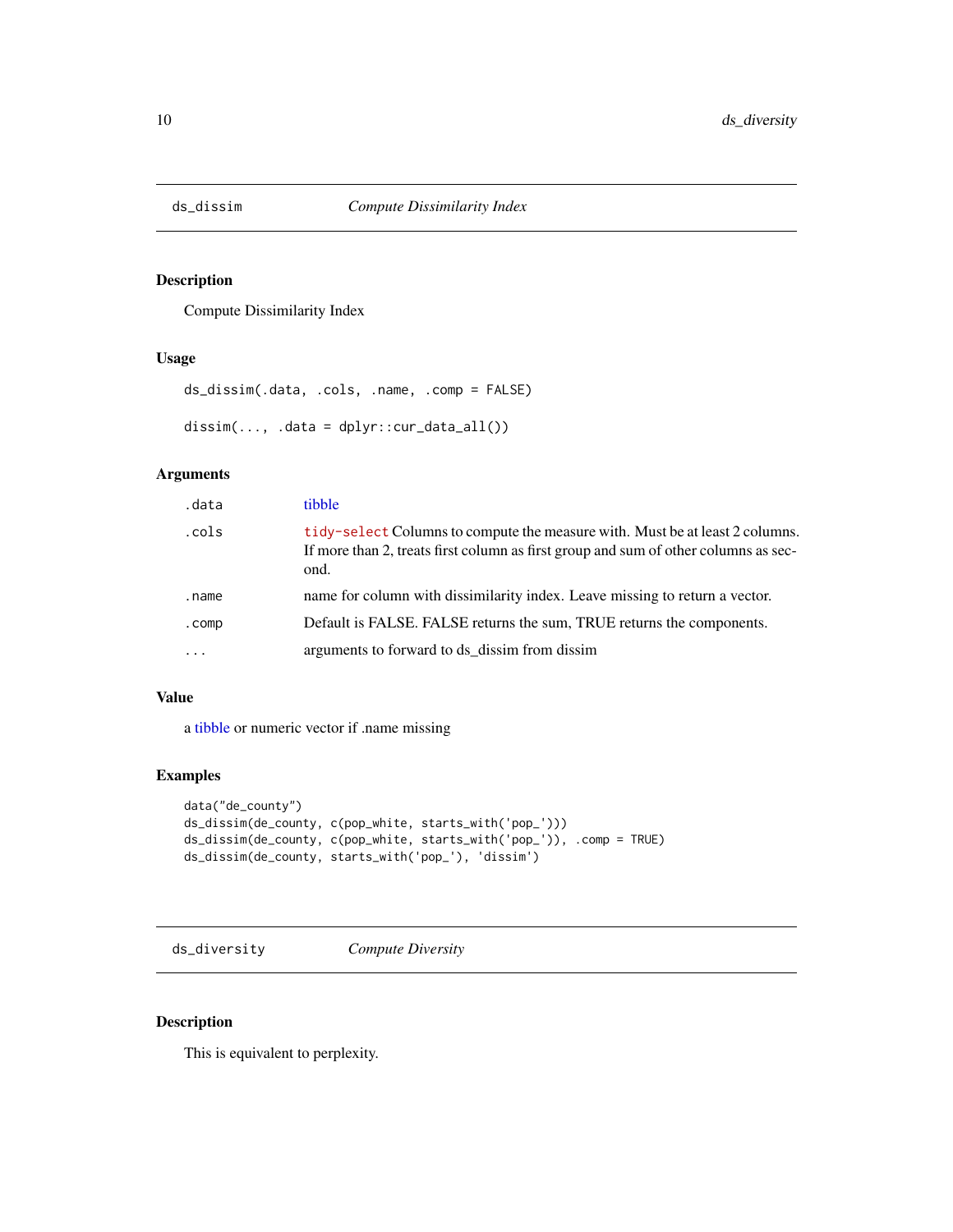<span id="page-10-0"></span>ds\_entropy 11

#### Usage

```
ds_diversity(.data, .cols, .name, q = 1)
diversity(..., .data = dplyr::cur_data_all())ds_perplexity(.data, .cols, .name, q = 1)
perplexity(..., .data = dplyr::cur_data_all())
```
#### Arguments

| .data | tibble                                                            |
|-------|-------------------------------------------------------------------|
| .cols | tidy-select Columns to compute the measure with.                  |
| .name | name for column with diversity. Leave missing to return a vector. |
| q     | exponent parameter. Default 0. Can not be 1.                      |
|       | arguments to forward to ds_diversity from diversity               |

#### Value

a [tibble](#page-0-0) or numeric vector if .name missing

#### Examples

```
data('de_county')
ds_diversity(de_county, starts_with('pop_'))
ds_diversity(de_county, starts_with('pop_'), 'diversity')
```
ds\_entropy *Compute Entropy Index*

### Description

Compute Entropy Index

#### Usage

```
ds_entropy(.data, .cols, .name, .comp = FALSE)
entropy(..., .data = dplyr::cur_data_all())
```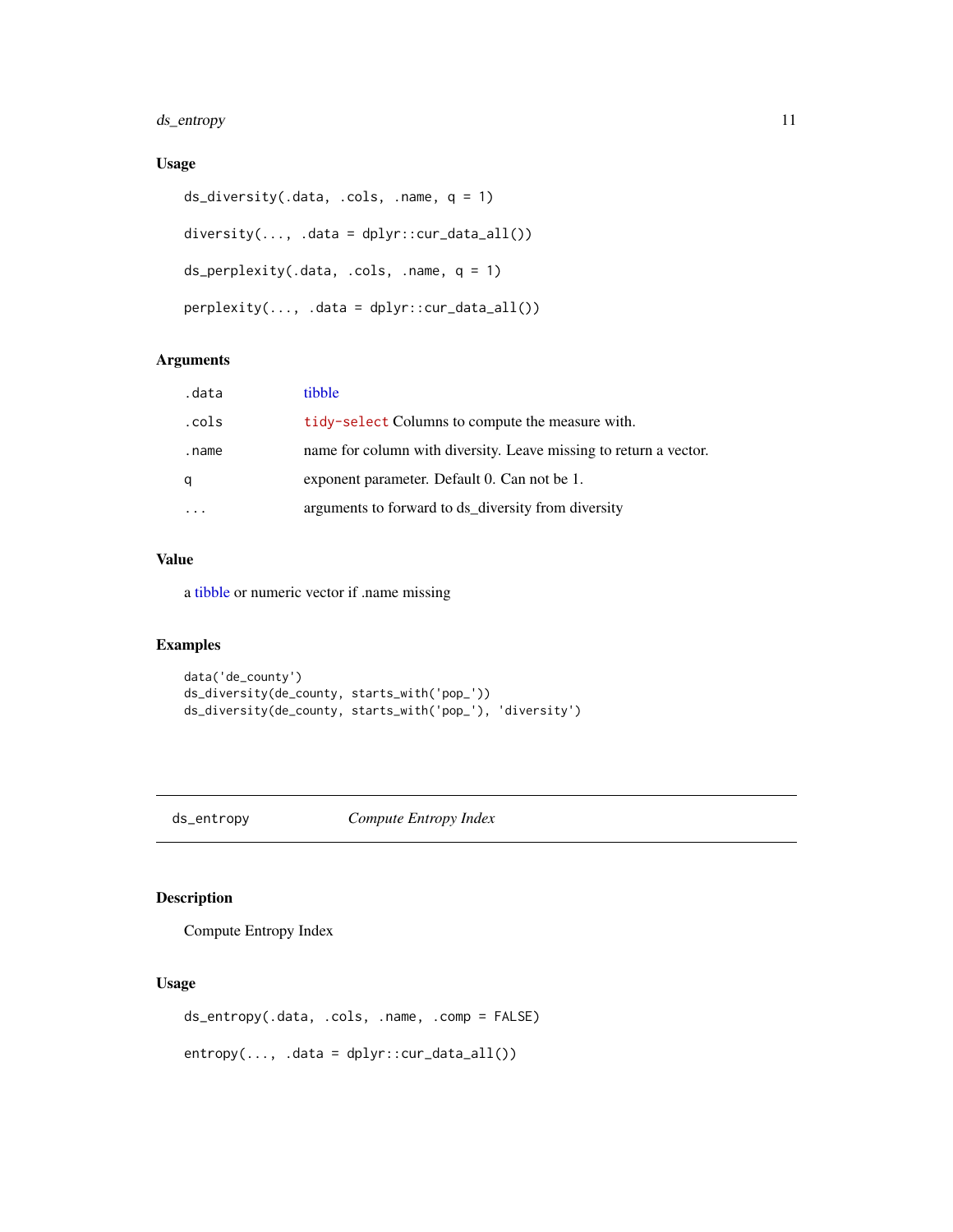#### <span id="page-11-0"></span>Arguments

| .data | tibble                                                                                                                                                                      |
|-------|-----------------------------------------------------------------------------------------------------------------------------------------------------------------------------|
| .cols | tidy-select Columns to compute the measure with. Must be at least 2 columns.<br>If more than 2, treats first column as first group and sum of other columns as sec-<br>ond. |
| .name | name for column with entropy index. Leave missing to return a vector.                                                                                                       |
| .comp | Default is FALSE. FALSE returns the sum, TRUE returns the components.                                                                                                       |
|       | arguments to forward to ds_entropy from entropy                                                                                                                             |

#### Value

a [tibble](#page-0-0) or numeric vector if .name missing

#### Examples

```
data("de_county")
ds_entropy(de_county, c(pop_white, starts_with('pop_')))
ds_entropy(de_county, starts_with('pop_'), 'entropy')
```
ds\_gini *Compute Gini Index*

#### Description

Compute Gini Index

#### Usage

```
ds_gini(.data, .cols, .name, .comp = FALSE)
```

```
gini(..., .data = dplyr::cur_data_all())
```
#### Arguments

| .data | tibble                                                                                                                                                                      |
|-------|-----------------------------------------------------------------------------------------------------------------------------------------------------------------------------|
| .cols | tidy-select Columns to compute the measure with. Must be at least 2 columns.<br>If more than 2, treats first column as first group and sum of other columns as sec-<br>ond. |
| .name | name for column with gini index. Leave missing to return a vector.                                                                                                          |
| .comp | Default is FALSE. FALSE returns the sum, TRUE returns the components.                                                                                                       |
|       | arguments to forward to ds_gini from gini                                                                                                                                   |

#### Value

a [tibble](#page-0-0) or numeric vector if .name missing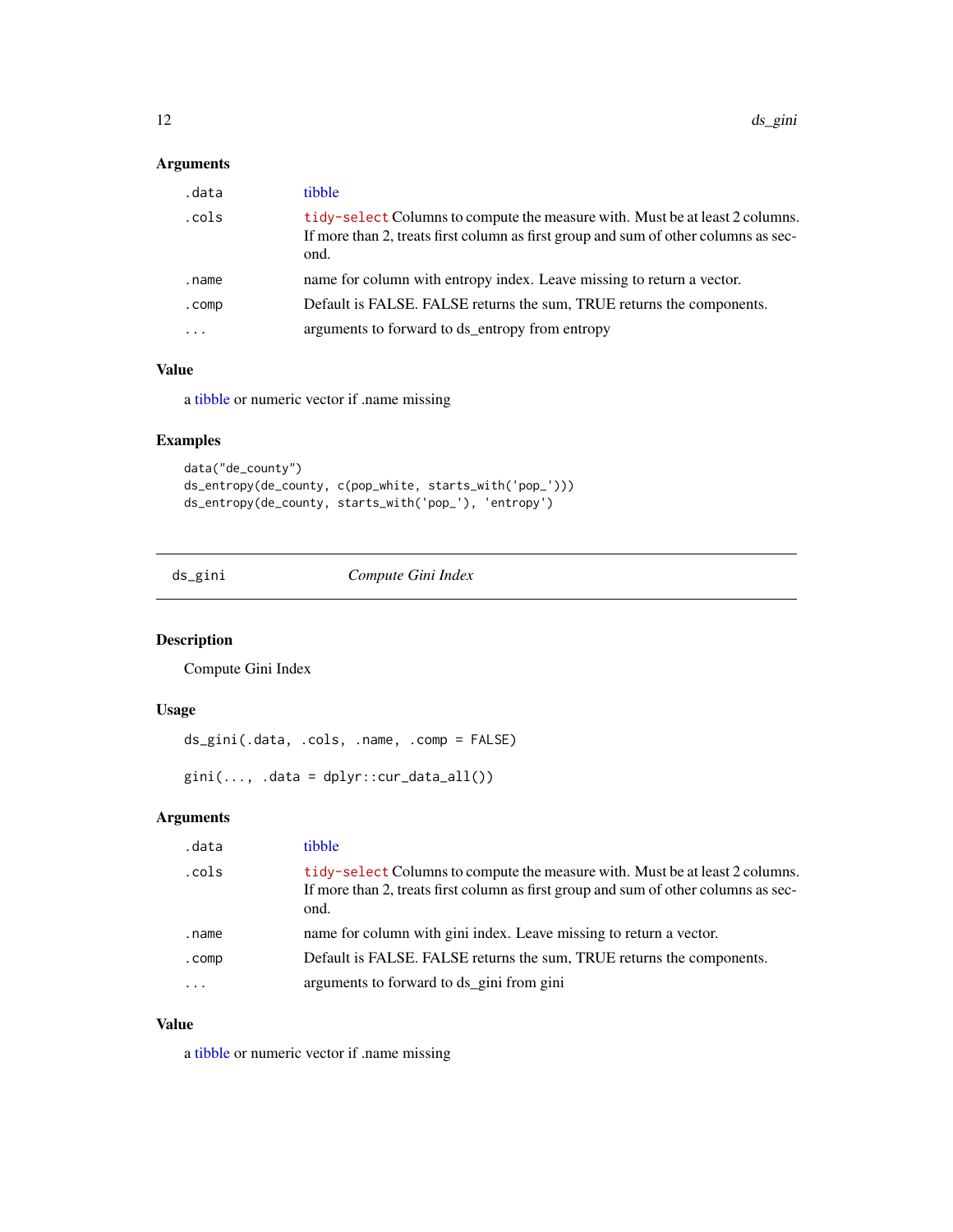#### <span id="page-12-0"></span>ds\_hhi 13

#### Examples

```
data("de_county")
ds_gini(de_county, c(pop_white, starts_with('pop_')))
ds_gini(de_county, starts_with('pop_'), 'gini')
```
#### ds\_hhi *Compute Herfindahl-Hirshman Index*

#### Description

This is equivalent to the Simpson Index.

#### Usage

ds\_hhi(.data, .cols, .name) hhi(..., .data = dplyr::cur\_data\_all()) ds\_simpson(.data, .cols, .name) simpson(..., .data = dplyr::cur\_data\_all())

#### Arguments

| .data | tibble                                                      |
|-------|-------------------------------------------------------------|
| .cols | tidy-select Columns to compute the measure with.            |
| .name | name for column with HHI. Leave missing to return a vector. |
|       | arguments to forward to ds hhi from hhi                     |

#### Value

a [tibble](#page-0-0) or numeric vector if .name missing

```
data("de_county")
ds_hhi(de_county, starts_with('pop_'))
ds_hhi(de_county, starts_with('pop_'), 'blau')
```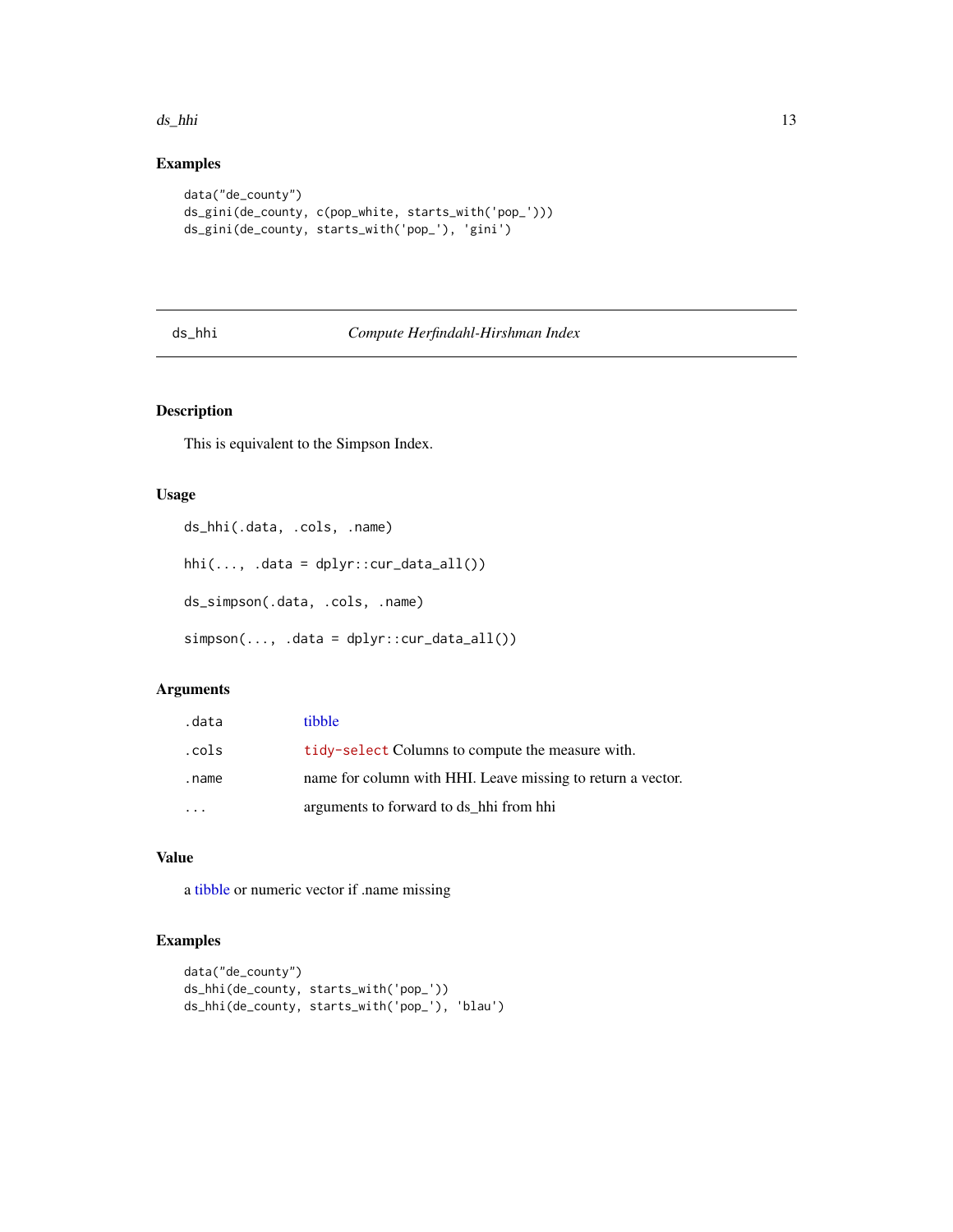<span id="page-13-0"></span>

Compute Interaction Index

#### Usage

```
ds_interaction(.data, .cols, .name, .comp = FALSE)
```
interaction(..., .data = dplyr::cur\_data\_all())

#### Arguments

| .data | tibble                                                                                                                                                                      |
|-------|-----------------------------------------------------------------------------------------------------------------------------------------------------------------------------|
| .cols | tidy-select Columns to compute the measure with. Must be at least 2 columns.<br>If more than 2, treats first column as first group and sum of other columns as sec-<br>ond. |
| .name | name for column with Interaction index. Leave missing to return a vector.                                                                                                   |
| .comp | Default is FALSE. FALSE returns the sum, TRUE returns the components.                                                                                                       |
|       | arguments to forward to ds_interaction from interaction                                                                                                                     |

#### Value

a [tibble](#page-0-0) or numeric vector if .name missing

#### Examples

```
data('de_county')
ds_interaction(de_county, c(pop_white, starts_with('pop_')))
ds_interaction(de_county, starts_with('pop_'), 'interaction')
```
ds\_inv\_simpson *Compute Simpson Index*

#### Description

Compute Simpson Index

#### Usage

```
ds_inv_simpson(.data, .cols, .name)
```
inv\_simpson(..., .data = dplyr::cur\_data\_all())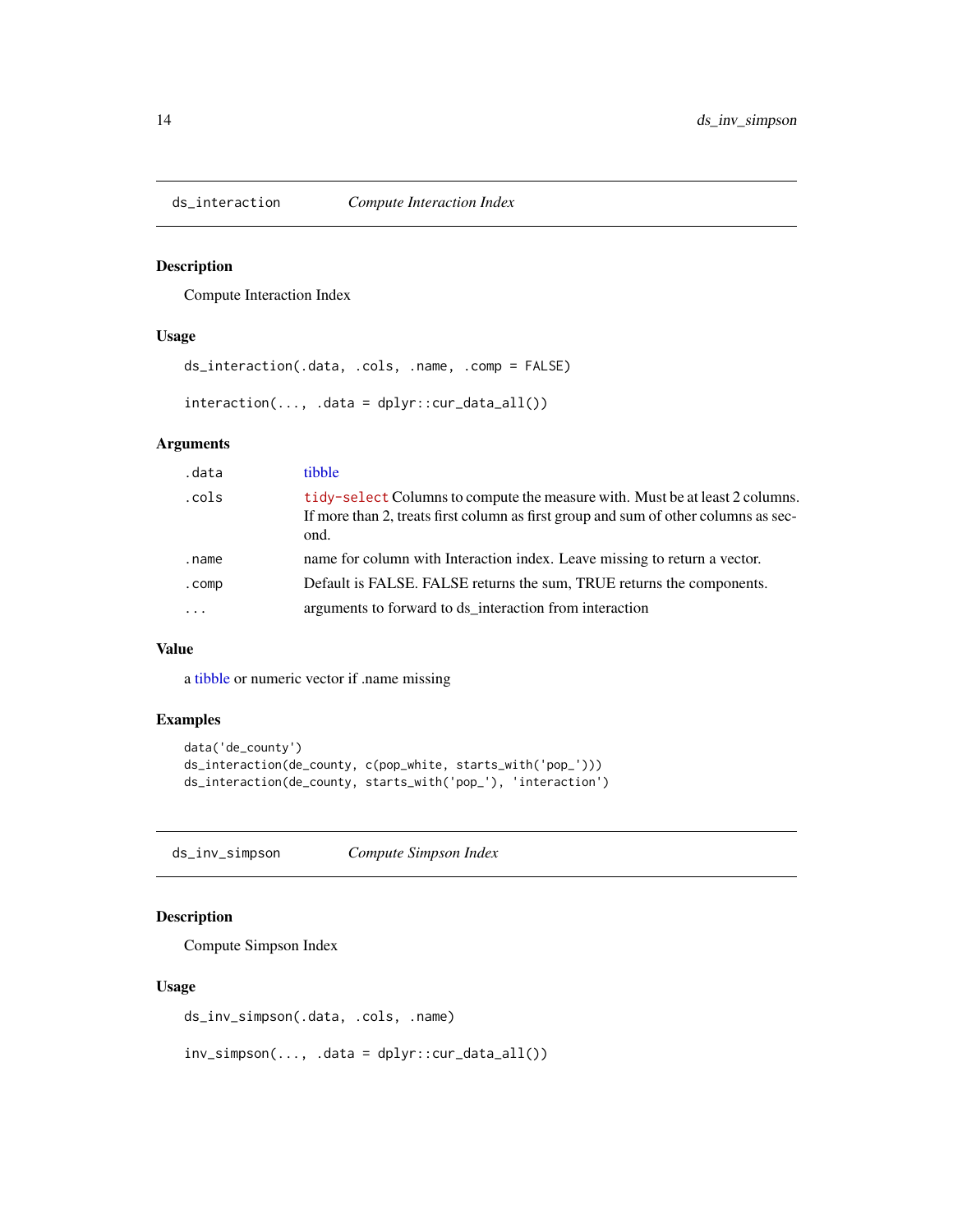#### <span id="page-14-0"></span>ds\_isolation 15

#### Arguments

| .data    | <b>tibble</b>                                                        |
|----------|----------------------------------------------------------------------|
| .cols    | tidy-select Columns to compute the measure with.                     |
| .name    | name for column with Simpson Index Leave missing to return a vector. |
| $\cdots$ | arguments to forward to ds_inv_simpson from inv_simpson              |

#### Value

a [tibble](#page-0-0) or numeric vector if .name missing

#### Examples

```
data("de_county")
ds_inv_simpson(de_county, starts_with('pop_'))
ds_inv_simpson(de_county, starts_with('pop_'), 'blau')
```
ds\_isolation *Compute Isolation Index*

#### Description

Compute Isolation Index

#### Usage

```
ds_isolation(.data, .cols, .name, .comp = FALSE)
isolation(..., .data = dplyr::cur_data_all())
```
#### Arguments

| .data | tibble                                                                                                                                                                      |
|-------|-----------------------------------------------------------------------------------------------------------------------------------------------------------------------------|
| .cols | tidy-select Columns to compute the measure with. Must be at least 2 columns.<br>If more than 2, treats first column as first group and sum of other columns as sec-<br>ond. |
| .name | name for column with Isolation index. Leave missing to return a vector.                                                                                                     |
| .comp | Default is FALSE. FALSE returns the sum, TRUE returns the components.                                                                                                       |
|       | arguments to forward to ds_isolation from isolation                                                                                                                         |

#### Value

a [tibble](#page-0-0) or numeric vector if .name missing

```
data('de_county')
ds_isolation(de_county, c(pop_white, starts_with('pop_')))
ds_isolation(de_county, starts_with('pop_'), 'isolation')
```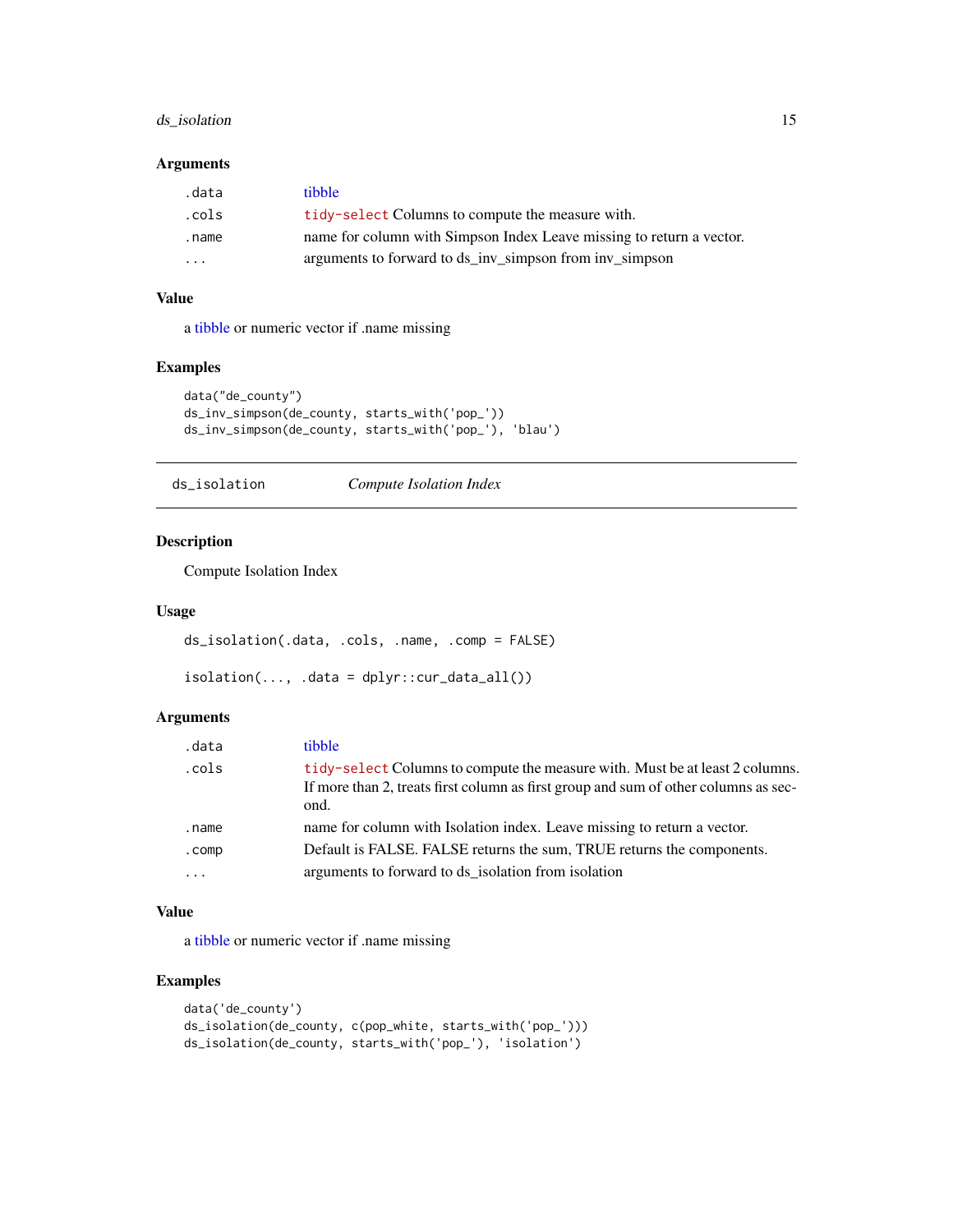<span id="page-15-0"></span>

Compute Relative Centralization

#### Usage

ds\_rel\_cent(.data, .cols, .name)

rel\_cent(..., .data = dplyr::cur\_data\_all())

#### Arguments

| .data    | tibble with sf geometry                                                                                                                                                     |
|----------|-----------------------------------------------------------------------------------------------------------------------------------------------------------------------------|
| .cols    | tidy-select Columns to compute the measure with. Must be at least 2 columns.<br>If more than 2, treats first column as first group and sum of other columns as sec-<br>ond. |
| .name    | name for column with relative centralization. Leave missing to return a vector.                                                                                             |
| $\ddots$ | arguments to forward to ds_rel_cent from rel_cent                                                                                                                           |

#### Value

a [tibble](#page-0-0) or numeric vector if .name missing

#### Examples

```
data("de_county")
ds_rel_cent(de_county, c(pop_white, starts_with('pop_')))
ds_rel_cent(de_county, c(pop_white, starts_with('pop_')), 'rel_cent')
```
ds\_rel\_clust *Compute Relative Clustering*

#### Description

Compute Relative Clustering

#### Usage

ds\_rel\_clust(.data, .cols, .name)

 $rel\_clust(..., .data = dplyr::cur\_data\_all())$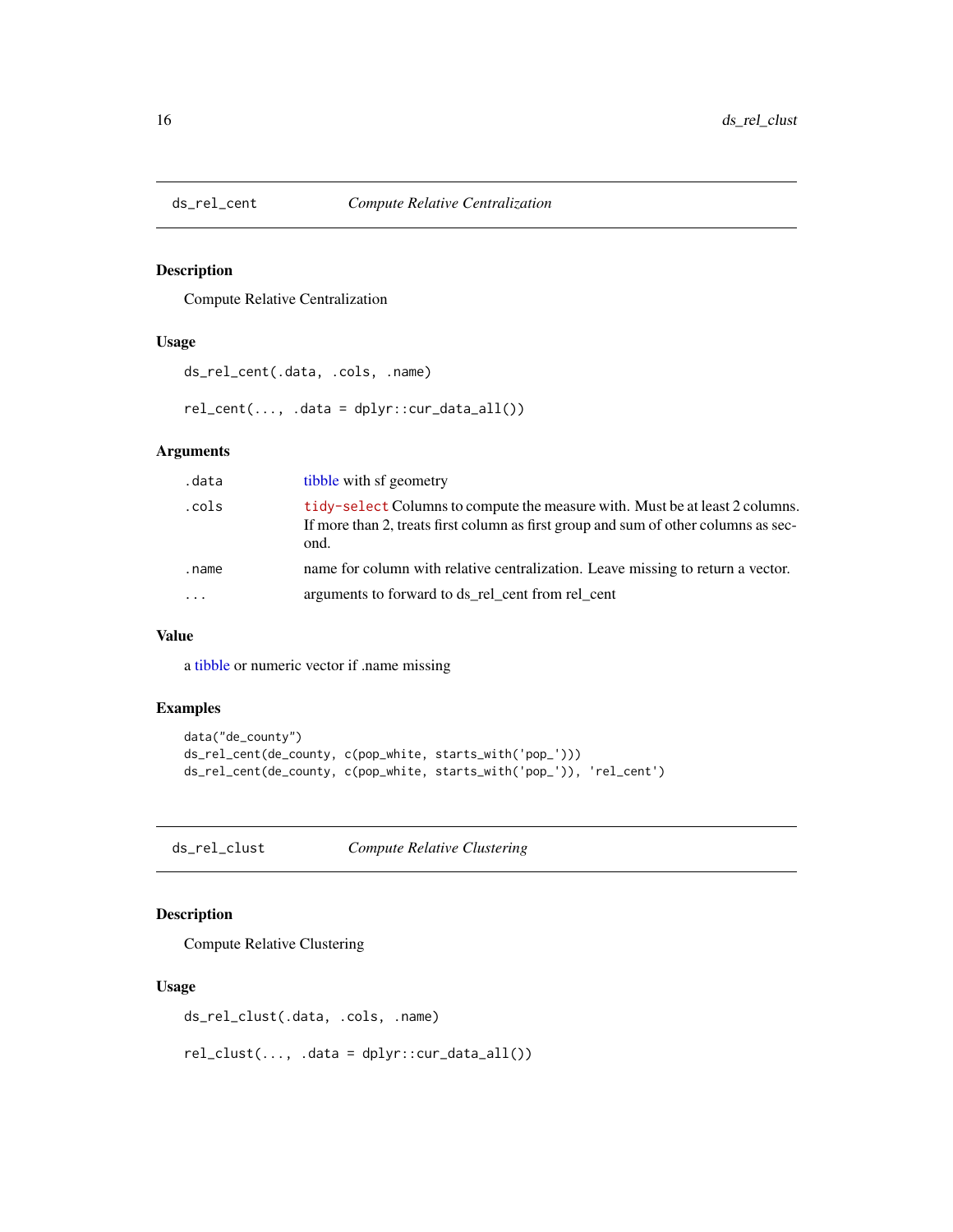#### <span id="page-16-0"></span>ds\_rel\_conc 17

#### Arguments

| .data   | tibble with sf geometry                                                                                                                                                     |
|---------|-----------------------------------------------------------------------------------------------------------------------------------------------------------------------------|
| .cols   | tidy-select Columns to compute the measure with. Must be at least 2 columns.<br>If more than 2, treats first column as first group and sum of other columns as sec-<br>ond. |
| .name   | name for column with relative clustering. Leave missing to return a vector.                                                                                                 |
| $\cdot$ | arguments to forward to ds_rel_clust from rel_clust                                                                                                                         |

#### Value

a [tibble](#page-0-0) or numeric vector if .name missing

#### Examples

```
data("de_county")
ds_rel_clust(de_county, c(pop_black, starts_with('pop_')))
ds_rel_clust(de_county, c(pop_black, starts_with('pop_')), 'rel_clust')
```
ds\_rel\_conc *Compute Relative Concentration*

#### Description

Compute Relative Concentration

#### Usage

```
ds_rel_conc(.data, .cols, .name)
```
rel\_conc(..., .data = dplyr::cur\_data\_all())

#### Arguments

| .data     | tibble with sf geometry                                                                                                                                                     |
|-----------|-----------------------------------------------------------------------------------------------------------------------------------------------------------------------------|
| .cols     | tidy-select Columns to compute the measure with. Must be at least 2 columns.<br>If more than 2, treats first column as first group and sum of other columns as sec-<br>ond. |
| .name     | name for column with relative concentration. Leave missing to return a vector.                                                                                              |
| $\ddotsc$ | arguments to forward to ds rel conce from rel conc                                                                                                                          |

#### Value

a [tibble](#page-0-0) or numeric vector if .name missing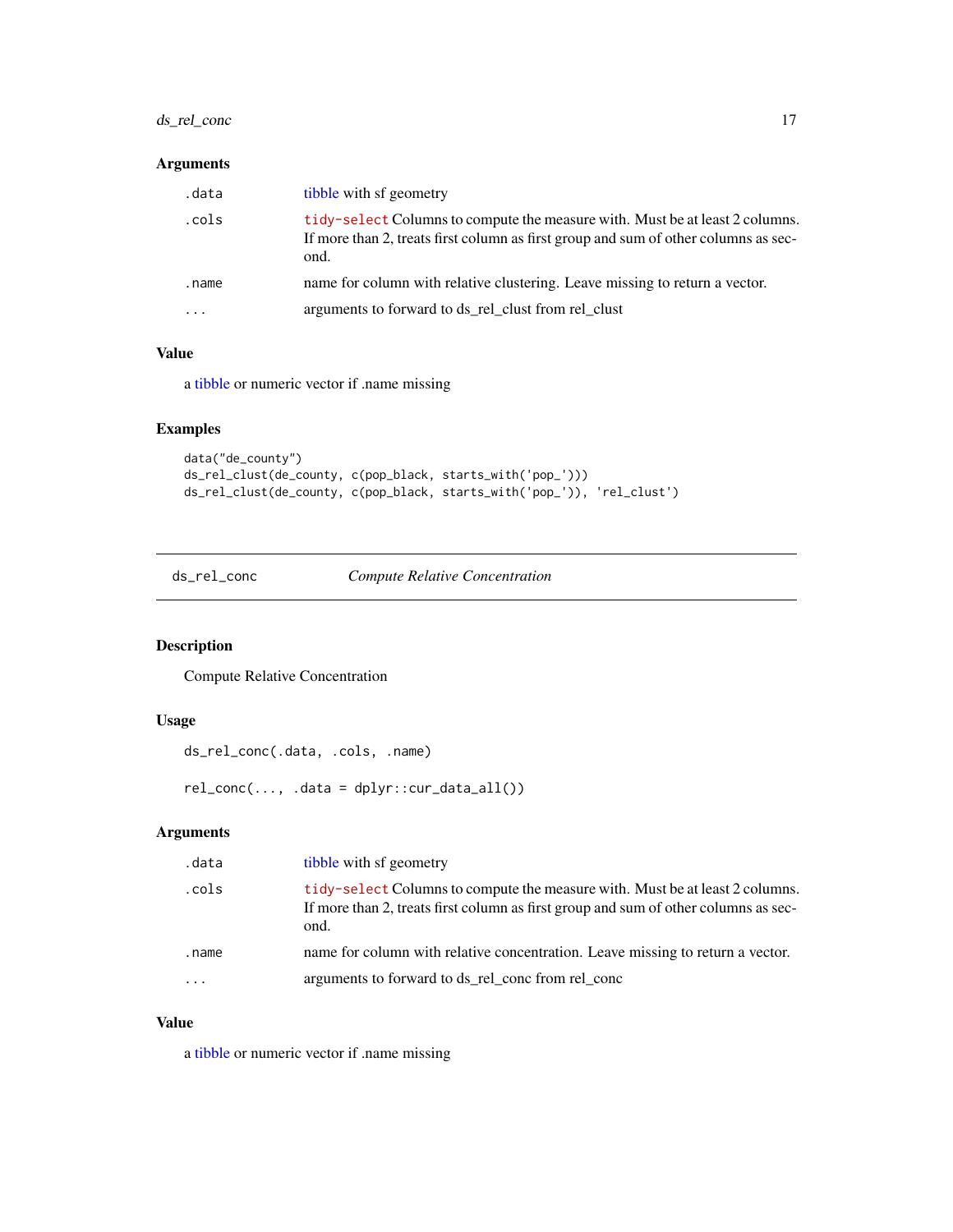#### Examples

```
data('de_county')
ds_rel_conc(de_county, c(pop_black, starts_with('pop_')))
ds_rel_conc(de_county, c(pop_black, starts_with('pop_')), 'rel_conc')
```
#### ds\_reyni *Compute Reyni Entropy*

#### Description

Compute Reyni Entropy

#### Usage

```
ds<sub>reyni</sub>(.data, .cols, .name, q = 0)
```
 $reyni(..., .data = dplyr::cur_data_all())$ 

#### Arguments

| .data | tibble                                                                |
|-------|-----------------------------------------------------------------------|
| .cols | tidy-select Columns to compute the measure with.                      |
| .name | name for column with Reyni entropy. Leave missing to return a vector. |
| q     | exponent parameter. Default 0. Can not be 1.                          |
|       | arguments to forward to ds_reyni from reyni                           |

#### Value

a [tibble](#page-0-0) or numeric vector if .name missing

```
data('de_county')
ds_reyni(de_county, starts_with('pop_'))
ds_reyni(de_county, starts_with('pop_'), 'reyni')
```
<span id="page-17-0"></span>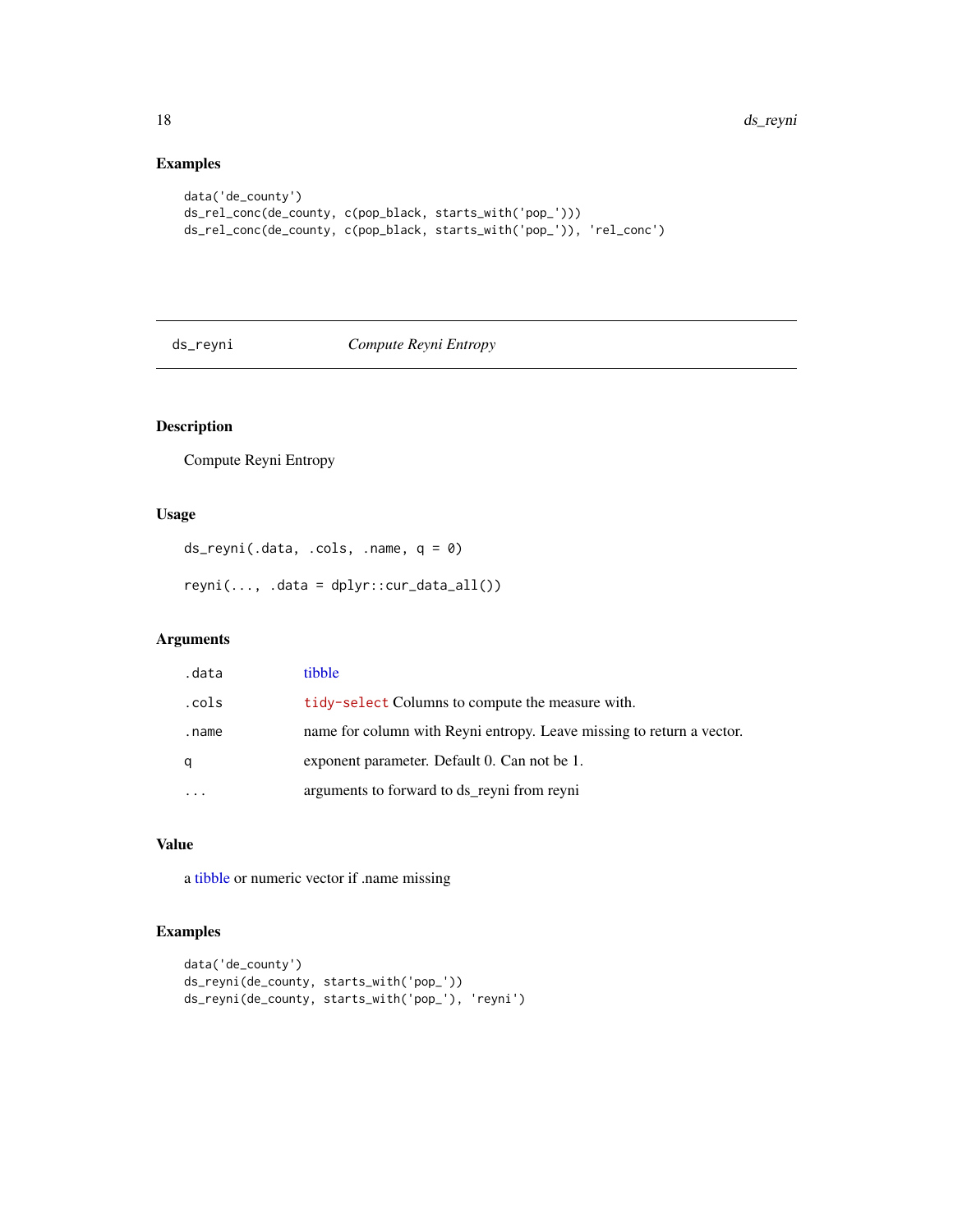<span id="page-18-0"></span>

Compute Shannon Index

#### Usage

```
ds_shannon(.data, .cols, .name)
```
shannon(..., .data = dplyr::cur\_data\_all())

#### Arguments

| .data     | tibble                                                                |
|-----------|-----------------------------------------------------------------------|
| .cols     | tidy-select Columns to compute the measure with.                      |
| .name     | name for column with Shannon index. Leave missing to return a vector. |
| $\ddotsc$ | arguments to forward to ds_shannon from shannon                       |

#### Value

a [tibble](#page-0-0) or numeric vector if .name missing

#### Examples

```
data("de_county")
ds_shannon(de_county, starts_with('pop_'))
ds_shannon(de_county, starts_with('pop_'), 'shannon')
```
ds\_spat\_prox *Compute Spatial Proximity*

#### Description

Compute Spatial Proximity

#### Usage

ds\_spat\_prox(.data, .cols, .name)

```
spat\_prox(..., .data = dplyr::cur\_data\_all())
```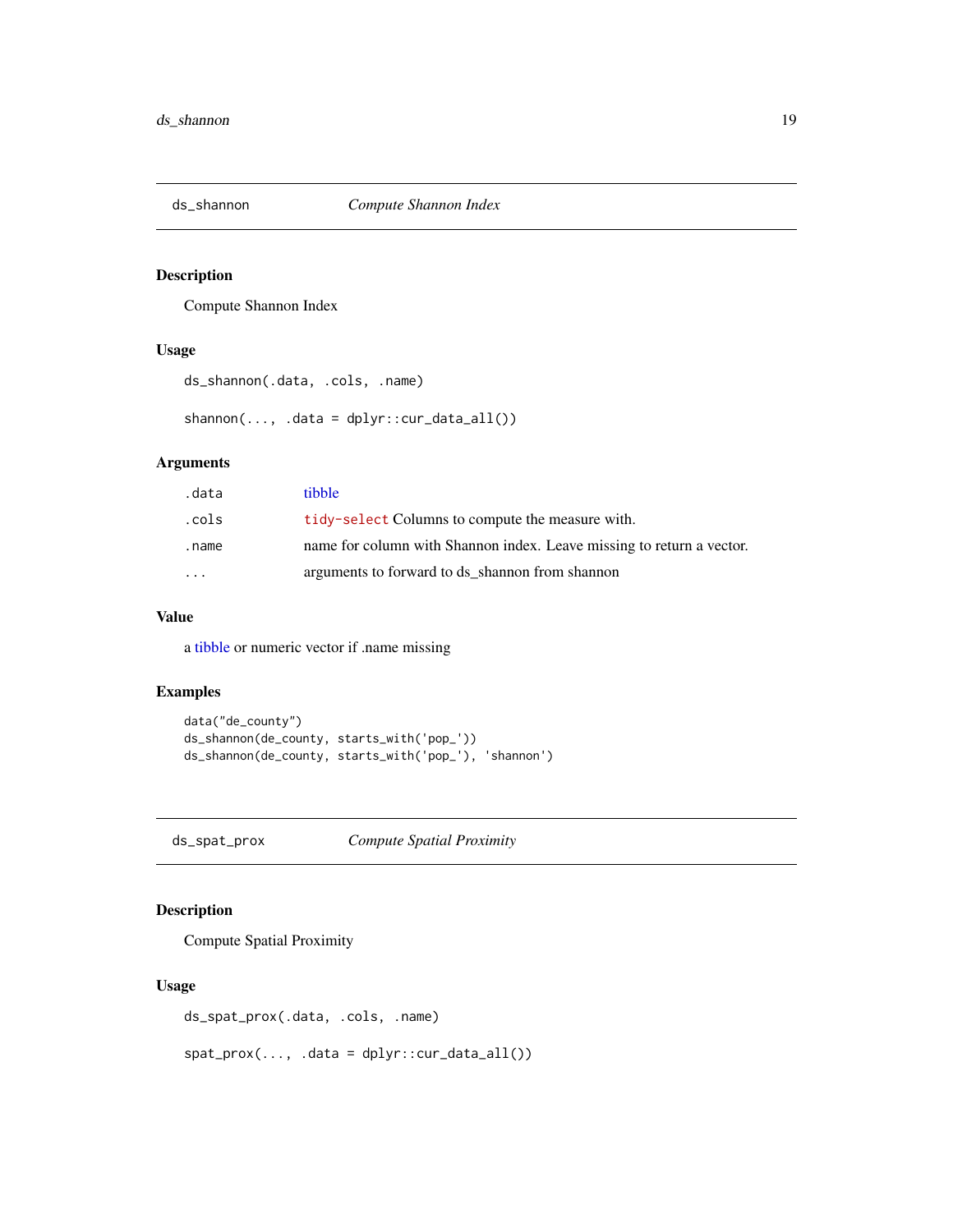#### <span id="page-19-0"></span>Arguments

| .data     | tibble with sf geometry                                                                                                                                                     |
|-----------|-----------------------------------------------------------------------------------------------------------------------------------------------------------------------------|
| .cols     | tidy-select Columns to compute the measure with. Must be at least 2 columns.<br>If more than 2, treats first column as first group and sum of other columns as sec-<br>ond. |
| .name     | name for column with spatial proximity. Leave missing to return a vector.                                                                                                   |
| $\ddotsc$ | arguments to forward to ds_spat_prox from spat_prox                                                                                                                         |

### Value

a [tibble](#page-0-0) or numeric vector if .name missing

```
data("de_county")
ds_spat_prox(de_county, c(pop_black, starts_with('pop_')))
ds_spat_prox(de_county, c(pop_black, starts_with('pop_')), 'spat_prox')
```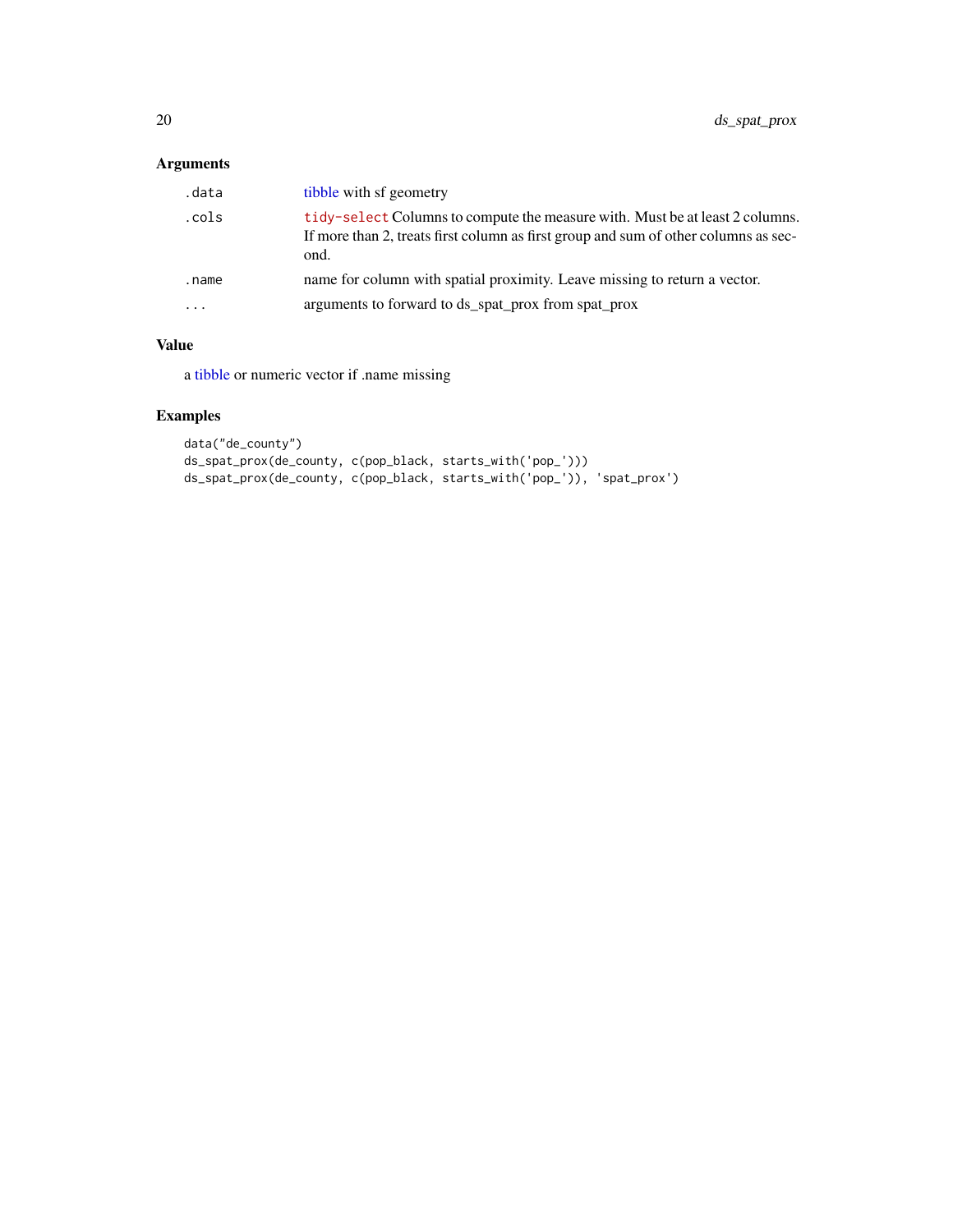# <span id="page-20-0"></span>Index

∗ centralization ds\_abs\_cent , [3](#page-2-0) ds\_rel\_cent , [16](#page-15-0) ∗ clustering ds\_abs\_clust , [4](#page-3-0) ds\_dd\_interaction , [7](#page-6-0) ds\_dd\_isolation , [8](#page-7-0) ds\_rel\_clust , [16](#page-15-0) ds\_spat\_prox , [19](#page-18-0) ∗ concentration ds\_abs\_conc , [5](#page-4-0) ds\_delta , [9](#page-8-0) ds\_rel\_conc , [17](#page-16-0) ∗ data de\_county , [2](#page-1-0) de\_tract , [3](#page-2-0) ∗ div ds\_blau , [6](#page-5-0) ds\_diversity , [10](#page-9-0) ds\_hhi , [13](#page-12-0) ds\_inv\_simpson , [14](#page-13-0) ds\_reyni , [18](#page-17-0) ds\_shannon , [19](#page-18-0) ∗ evenness ds\_atkinson , [5](#page-4-0) ds\_dissim , [10](#page-9-0) ds\_entropy , [11](#page-10-0) ds\_gini , [12](#page-11-0) ∗ exposure ds\_correlation , [7](#page-6-0) ds\_interaction , [14](#page-13-0) ds\_isolation , [15](#page-14-0) abs\_cent *(*ds\_abs\_cent *)* , [3](#page-2-0) abs\_clust *(*ds\_abs\_clust *)* , [4](#page-3-0) abs\_conc *(*ds\_abs\_conc *)* , [5](#page-4-0) atkinson *(*ds\_atkinson *)* , [5](#page-4-0) blau *(*ds\_blau *)* , [6](#page-5-0)

correlation *(*ds\_correlation *)* , [7](#page-6-0)

dd\_interaction *(*ds\_dd\_interaction *)* , [7](#page-6-0) dd\_isolation *(*ds\_dd\_isolation *)* , [8](#page-7-0) de\_county , [2](#page-1-0) de\_tract , [3](#page-2-0) delta *(*ds\_delta *)* , [9](#page-8-0) dissim *(*ds\_dissim *)* , [10](#page-9-0) diversity *(*ds\_diversity *)* , [10](#page-9-0) ds\_abs\_cent, <mark>[3](#page-2-0)</mark> ds\_abs\_clust , [4](#page-3-0) ds\_abs\_conc, <mark>[5](#page-4-0)</mark> ds\_atkinson , [5](#page-4-0) ds\_blau , [6](#page-5-0) ds\_correlation , [7](#page-6-0) ds\_dd\_interaction , [7](#page-6-0) ds\_dd\_isolation , [8](#page-7-0) ds\_delta , [9](#page-8-0) ds\_dissim , [10](#page-9-0) ds\_diversity,[10](#page-9-0) ds\_entropy , [11](#page-10-0) ds\_gini , [12](#page-11-0) ds\_hhi , [13](#page-12-0) ds\_interaction , [14](#page-13-0) ds\_inv\_simpson , [14](#page-13-0) ds\_isolation , [15](#page-14-0) ds\_perplexity *(*ds\_diversity *)* , [10](#page-9-0) ds\_rel\_cent , [16](#page-15-0) ds\_rel\_clust , [16](#page-15-0) ds\_rel\_conc , [17](#page-16-0) ds\_reyni , [18](#page-17-0) ds\_shannon , [19](#page-18-0) ds\_simpson *(*ds\_hhi *)* , [13](#page-12-0) ds\_spat\_prox , [19](#page-18-0) entropy *(*ds\_entropy *)* , [11](#page-10-0) gini *(*ds\_gini *)* , [12](#page-11-0) hhi *(*ds\_hhi *)* , [13](#page-12-0)